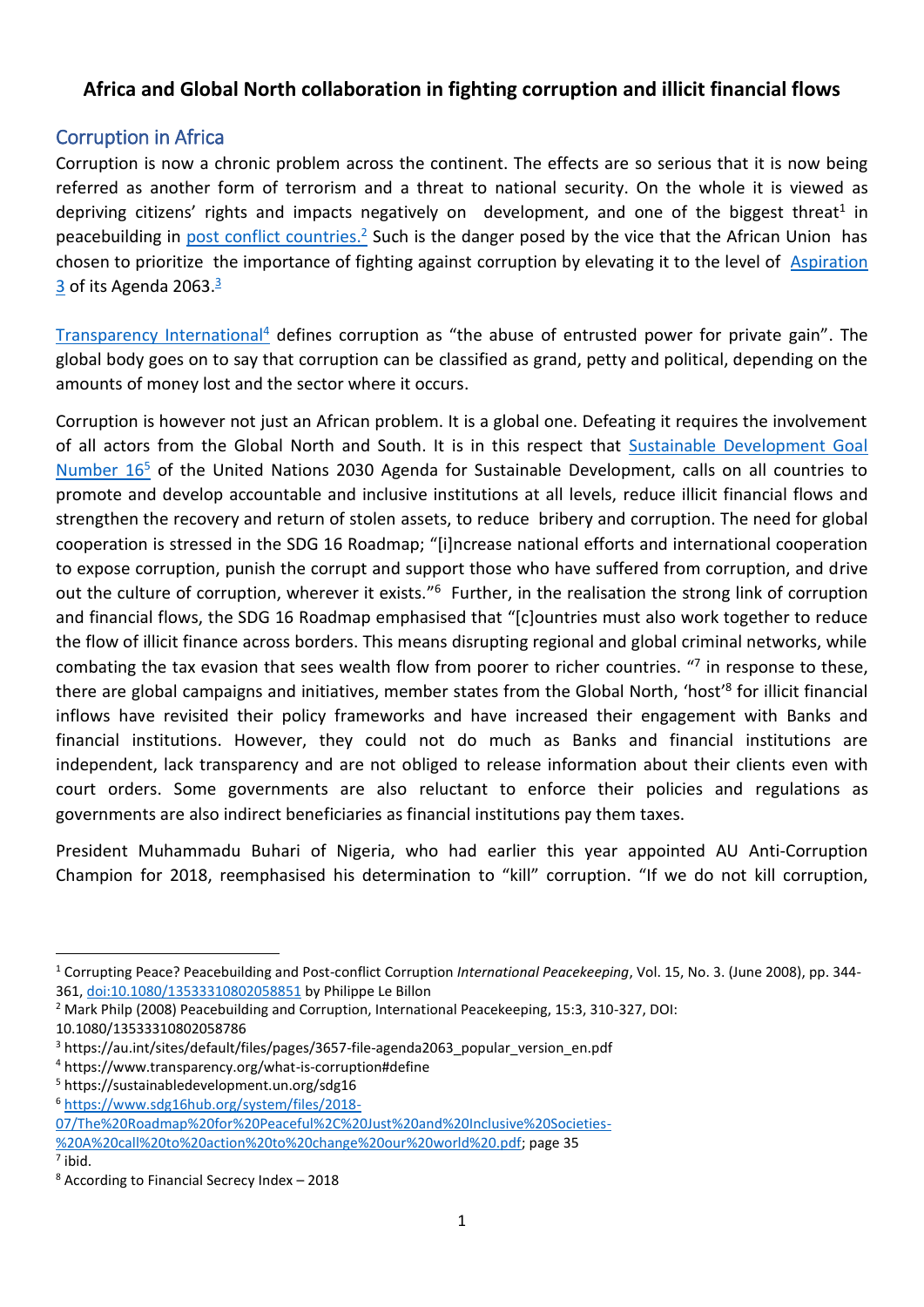[corruption will kill us,](https://howafrica.com/nigeria-corruption-single-biggest-menace-to-africas-development-says-president-buhari/?utm_source=feedburner&utm_medium=email&utm_campaign=Feed%3A+howafrica+%28How+Africa+and+More%29)"<sup>9</sup> he said. His words resonated with many across Africa and indeed those in the audience. Such determination from Africa and SDG 16, Targets 4,5, and 6 will also expedite the death of corruption and the fight to reduce illicit financial flows.

One question however which was left hanging was that of which of the three typologies of corruption – as identified by Transparency International- was the Champion targeting? Of course, no amount of corruption can be said to be acceptable because by its very nature, the vice has a negative impact on society. However, it makes sense to distinguish petty corruption from other categories. Corruption is systemic. Therefore any intervention to combat corruption should be planned properly and should be tackled strategically for a better impact. I will advocate that priority should be given to the grand and political corruption that contributes to the transfer of resources overseas and the manipulation of politics for personal or group gains. Tackling this monster will reduce petty corruption as resources allocated for development will be used for their intended purposes.

A recent report by the AU High-Level Panel on Illicit Financial Flows and the United Nations Economic Commission for Africa (UNECA) revealed that the continent loses more than \$50bn every year in illicit financial outflows as governments and multinational companies engage in [fraudulent schemes](https://www.theguardian.com/global-development/2015/feb/02/africa-tax-avoidance-money-laundering-illicit-financial-flows)<sup>10</sup> aimed at avoiding tax payments to some of the world's poorest countries.

To tackle this continental threat, the AU during its 29<sup>th</sup> Summit adopted the theme "Winning the Fight against Corruption: A Sustainable Path to Africa's Transformation" for 2018 – which was officially launched during the 30<sup>th</sup> AU Summit. At the launch, [President Buhari](https://au.int/en/pressreleases/20180129/president-buhari-nigeria-launches-au-theme-year-2018-fighting-corruption) stated that "corruption is indeed one of the greatest evils of our time. Corruption rewards those who do not play by the rules and creates a system of distortion and diversion thereby destroying all efforts at constructive, just and fair governance."<sup>11</sup> Mr. Buhari went further and added that he recognised the attempts and strides Africa had made including the legal and policy frameworks for combatting corruption. He cited for example the African Union Convention on Preventing and Combating Corruption (AUCPCC). He acknowledged the limitations of the laws in terms of implementation in the respective countries, but he nevertheless opined that the very existence of the such legal and policy frameworks were a good start to start fighting the menace.

# AU Legal instruments, frameworks and initiatives to tackle corruption

A number of legal Instruments and policy frameworks on fighting corruption exist in Africa. Several of these instruments are very good. However, the main challenge remains a general lack of commitment from member states to utilise the instruments that they have under taken to realize as a treaty obligation. In addition, AUC lacks systematic and coordinated follow up mechanism. Despite being ratified and acceded to, most of these legal instruments and policy frameworks remain shelved in offices of line ministries of member states. In some cases, some governments choose not to domesticate the legal instruments, as doing so would challenge the legitimacy of those same governments.

For example: to combat corruption, the AU Summit, adopted in Maputo, Mozambique on 11 July 2003, the African Union Convention on Preventing and Combating Corruption [\(AUCPCC\)](https://au.int/sites/default/files/treaties/7786-treaty-0028_-_african_union_convention_on_preventing_and_combating_corruption_e.pdf)<sup>12</sup>. It was not until 5 August

<sup>10</sup> https://www.theguardian.com/global-development/2015/feb/02/africa-tax-avoidance-money-laundering-illicit-financial-flows

<sup>11</sup> https://au.int/en/pressreleases/20180129/president-buhari-nigeria-launches-au-theme-year-2018-fighting-corruption

<sup>12</sup> https://au.int/sites/default/files/treaties/7786-treaty-0028\_-

 $\overline{a}$ <sup>9</sup> https://howafrica.com/nigeria-corruption-single-biggest-menace-to-africas-development-says-president-

buhari/?utm\_source=feedburner&utm\_medium=email&utm\_campaign=Feed%3A+howafrica+%28How+Africa+and+More%29

african union convention on preventing and combating corruption e.pdf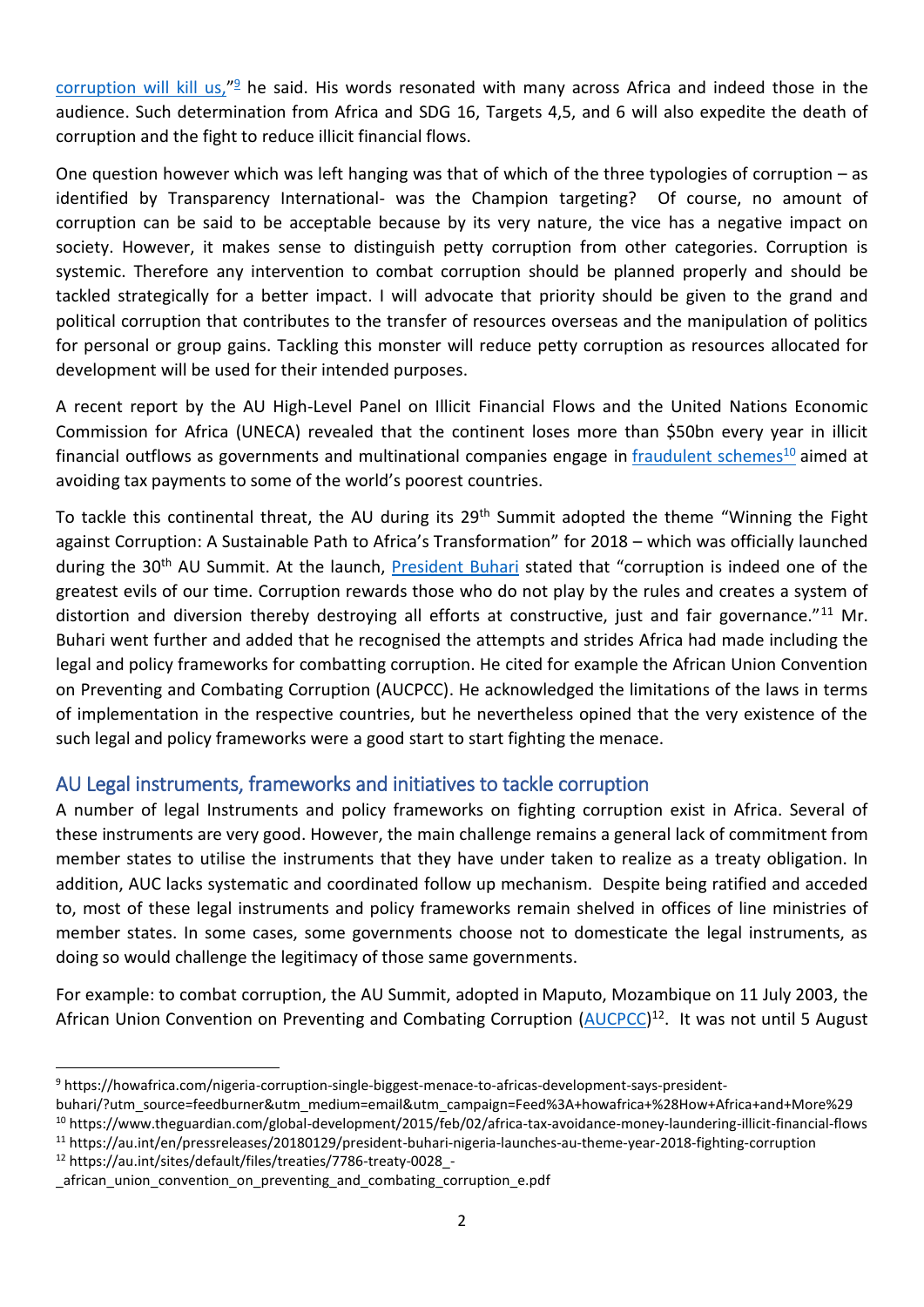2006, that the AUCPCC entered into force and to date 40 of the 55-member states have [ratified it](https://au.int/sites/default/files/treaties/7786-sl-african_union_convention_on_preventing_and_combating_corruption_4.pdf)<sup>13</sup>. To promote democracy and governance, the AU Summit adopted on 30 January 2007 the African Charter on Democracy, Elections and Governance [\(ACDEG\)](https://au.int/en/treaties/african-charter-democracy-elections-and-governance)<sup>14</sup>. It took five years for ACDEG to enter into force. Whereas the two legal instruments are technically in force, their implementation and domestication processes have so far been very slow. Besides, very few citizens know about them. Yet, both are excellent deterrents to corruption and have an excellent framework for democracy and governance.

It is important to note that legal instruments are not by themselves a means to tackle corruption, as President Buhari stressed during the *inaugural ceremony* at the 30<sup>th</sup> Summit<sup>15</sup>. That the adoption of the legal and policy frameworks have not had the desired success in tackling corruption should not come as a surprise. To increase the success rate, CSOs and citizens should be brought on board as they can lobby governments, engage with the legislators who own the processes for the domestication, and subsequently use the instruments to make their governments accountable.

AU with its executive body, AUC and organs are mandated to follow the implementation of these legal frameworks, monitor progress and report to the Summit. Thus, the Department of Political Affairs is coordinating and monitoring ACDEG and the African Union Advisory Board on Corruption (AUABC) an organ of AUC with a secretariat in Arusha, Tanzania is mandated "to promote and encourage the adoption of measures and actions by State Parties to prevent, detect, punish and eradicate corruption [and related](http://www.auanticorruption.org/auac/about/category/mandate)  [offences in Africa](http://www.auanticorruption.org/auac/about/category/mandate)…" 16

Since the adoption of the theme, AU units in collaboration with member states and partners organised awareness creation campaign, capacity building trainings for government officials, CSO leaders, and other stakeholders.

[The Tenth African Union Gender Pre-Summit,](https://au.int/en/pressreleases/20180117/tenth-10th-african-union-gender-pre-summit-calls-african-women-join-fight)<sup>17</sup> held in January 2018 delivered on the impact of corruption on gender equality and women empowerment and developed a strategy to expedite the fight against corruption which is consistent to AU Theme for 2018.

The 2018 High Level Dialogue on Democracy, Human Rights and Governance in Africa, was held in Gaborone, Botswana 28, November 2018. During the opening ceremony of the dialogue, H.E. Amb. Minata Samate Cessouma, the Commissioner of the Department of Political Affairs, stressed the need for universal ratification and domestication AUABC at all levels "the AU Convention of Preventing and Combating Corruption in Africa; …is one of the most ratified instruments … Nonetheless, ratification is not enough; we need a universal ratification by all our 55 member states as well as it full domestication-at all levels: from the rural areas to the big conglomerations and from the street vendor to the government in their dealing with **multinational corporations.**"<sup>18</sup> One of the expected outcome of the dialogue was to develop a clear strategy on strengthen anti-corruption institutions in member states, collaboration of state and non-state actors, foster inter and intra agency partnership, and strengthen [global and international collaboration.](file:///C:/Users/labeb/AppData/Local/Packages/Microsoft.MicrosoftEdge_8wekyb3d8bbwe/TempState/Downloads/DPA%20COMM.%20DRAFT%20REMARKS%20HLD-%20Gaborone_0.pdf)<sup>19</sup>

1

<sup>13</sup> https://au.int/sites/default/files/treaties/7786-sl-

african\_union\_convention\_on\_preventing\_and\_combating\_corruption\_4.pdf

<sup>14</sup> https://au.int/en/treaties/african-charter-democracy-elections-and-governance

<sup>15</sup> https://au.int/en/pressreleases/20180129/president-buhari-nigeria-launches-au-theme-year-2018-fighting-corruption

<sup>16</sup> http://www.auanticorruption.org/auac/about/category/mandate

<sup>17</sup> https://au.int/en/pressreleases/20180117/tenth-10th-african-union-gender-pre-summit-calls-african-women-join-fight

<sup>18</sup> http://www.aga-platform.org/

 $19$  ibid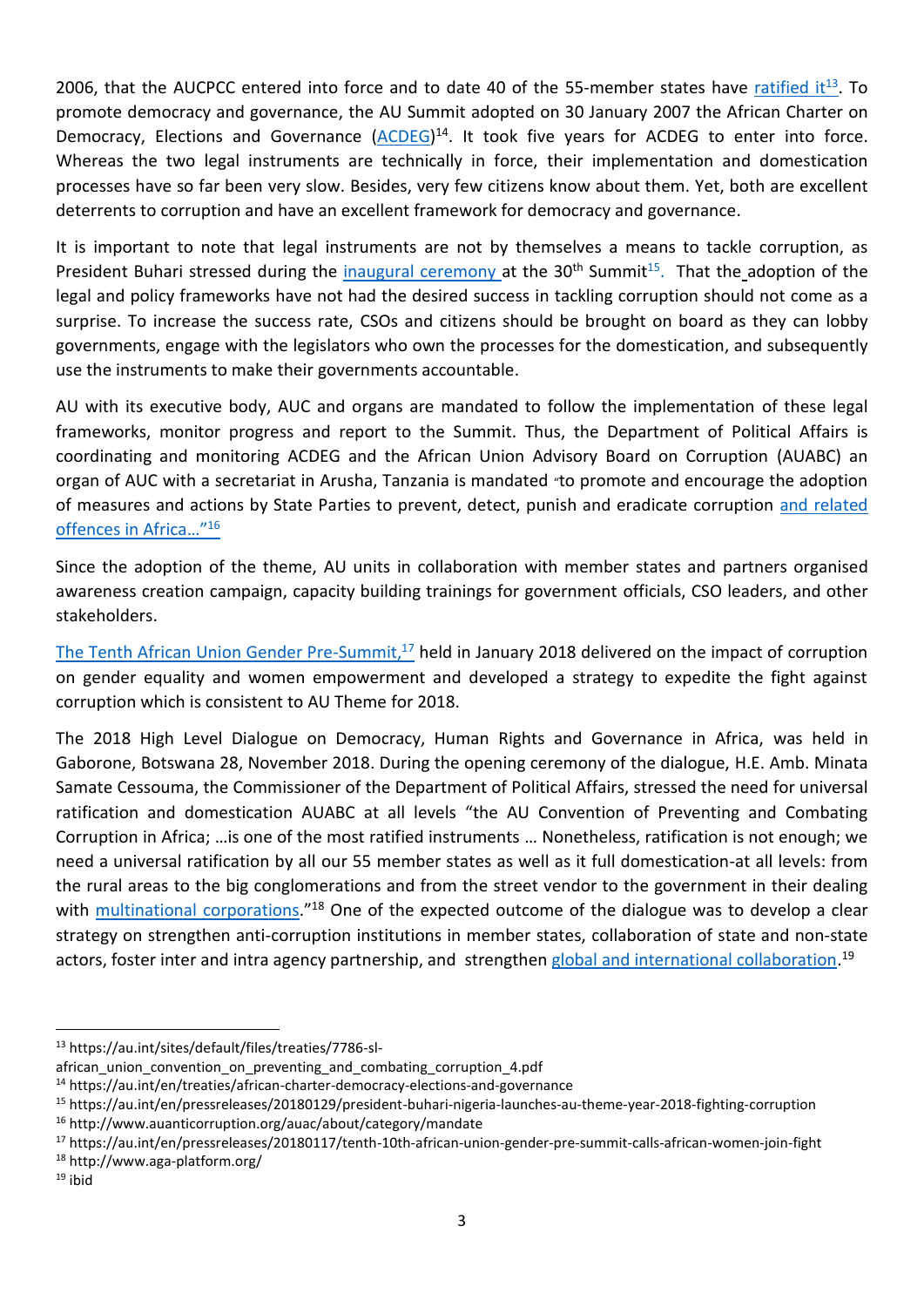Africa being the youngest continent, the involvement of youth in fighting corruption is vital. Thus, regional youth conferences under the theme of "Leveraging Youth Capacities for the Fight Against Corruption in Africa" were held and the youth were encouraged to use their talents and to develop innovative ideas to tackle corruption.

Strengthening collaboration with global advocacy INGOs was one of the main areas of focus. During the 18<sup>th</sup> International Anti-Corruption Conference, in Copenhagen, the African Union Advisory Board on Corruption (AUABC) signed a [Memorandum of Understanding](http://www.auanticorruption.org/highlights/view/memorandum-of-understanding-mou-on-cooperation-between-the-auabc-and-ti-201)<sup>20</sup> on cooperation between the Board and Transparency International.

## Initiatives, frameworks from the Global North to tackle corruption and financial flow

As indicated earlier, United Nations Agenda 2030 for Sustainable Development Goal 16 calls on countries to collaborate, develop accountable and inclusive institutions for targets 4 and 5 on corruption and financial flow. As one of the support units of SDG 16, UNDP initiated an [SDG hub](https://www.sdg16hub.org/) to coordinate and share knowledge on progress made on SDG 16.<sup>21</sup> The hub is a depository of knowledge. It is an excellent source of information on SDG 16 activities and to share case studies from countries. Besides, there are links to initiatives such as SDG Global Alliance, SDG Pathfinders, 16+ Forum, SDG 16 Data Forum and TAP Networks which provide support for governments and other stakeholders on the implementation of SDG 16. However, these initiatives are focusing on systemic governance problems such as institutions building, reforming the judicial systems, etc. These interventions will of course contribute to reducing corruption. We will only be able to measure their impact over long-term periods. Yet corruption and illicit financial flows are a real and contemporary hot topic, happening today, affecting current development programmes, and thus requiring real time intervention "now". According to [tax, Justice network](https://www.taxjustice.net/category/africa/), "Sub-Saharan African countries lost over USD 1 trillion in capital flight between the 1970s and 2010; external debt was less than one-fifth of this."<sup>22</sup> The longer we maintain the status quo, the more Africa will continue to lose.

Governments and intergovernmental institutions from the Global North have international taskforces, conventions, treaties to curb and monitor corruption and illicit financial flows, which includes the following:

- $\bullet$  [United Nations Convention against Corruption](https://www.unodc.org/unodc/en/corruption/uncac.html)<sup>23</sup>
- [Action Plan on Base Erosion and Profit Shifting](https://www.oecd.org/ctp/BEPSActionPlan.pdf)<sup>24</sup>
- World Bank and UNODC: [Stolen Asset Recovery Initiative](https://star.worldbank.org/)<sup>25</sup>
- [Global Forum on Asset Recovery](https://www.gov.uk/government/news/pm-announces-new-plan-at-anti-corruption-summit-to-recover-stolen-assets)<sup>26</sup>

These initiatives will increase collaboration between Africa and the Global North in reducing corruption, recovering stolen assets by corrupt officials and groups of individuals. However, there is still concern on the implementation of these treaties and conventions.

1

<sup>&</sup>lt;sup>20</sup> http://www.auanticorruption.org/highlights/view/memorandum-of-understanding-mou-on-cooperation-between-the-auabcand-ti-201

<sup>21</sup> https://www.sdg16hub.org/

<sup>22</sup> https://www.taxjustice.net/category/africa/

<sup>23</sup> https://www.unodc.org/unodc/en/corruption/uncac.html

<sup>24</sup> https://www.oecd.org/ctp/BEPSActionPlan.pdf

<sup>25</sup> https://star.worldbank.org/

<sup>26</sup> https://www.gov.uk/government/news/pm-announces-new-plan-at-anti-corruption-summit-to-recover-stolen-assets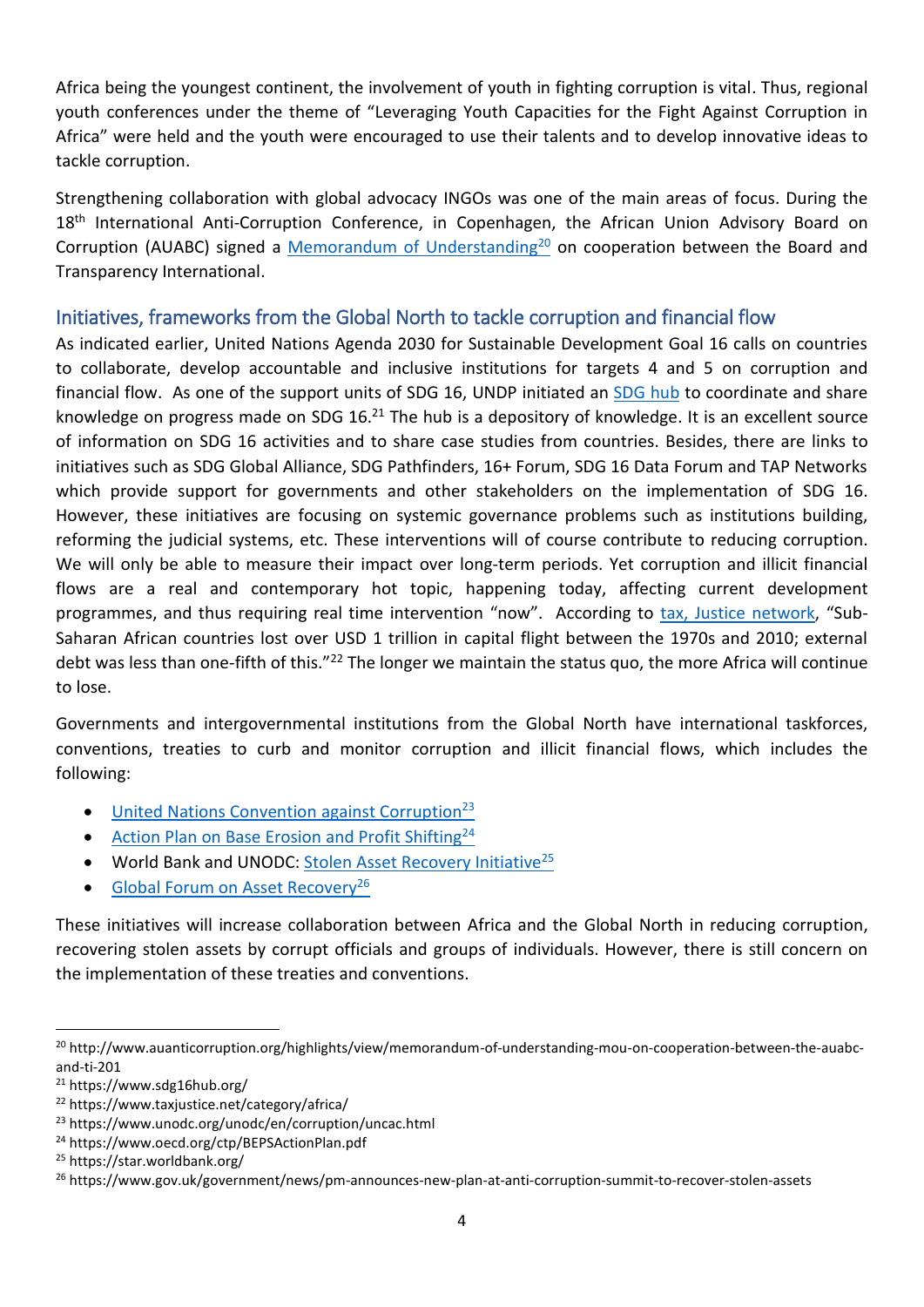For example, G20 countries mandated the OECD to put together an automatic information exchange mechanism to track cross-border holdings tax payers and criminals. According to the [tax justice network,](https://www.financialsecrecyindex.com/introduction/introducing-the-fsi) "these schemes are full of loopholes and shortcomings: many countries are planning to pay only lip service to them, ... and many [countries] are actively seeking ways to [undermine progress,](https://www.financialsecrecyindex.com/introduction/introducing-the-fsi) ...<sup>"27</sup> Therefore, it is not an easy task unless these countries that continue to 'host' financial flows are committed and serious, to engage with their banks and financial institutions so that they will be transparent and accountable to disclose information about their clients, especially those involved in illicit financial flows.

## Africa needs the Global North to combat corruption

Some banks in the Global North do not comply with the basic principle of Know Your Customers. They do not ask customers about the origin of the money but keep harvesting the benefits from the funds. Even Western press and politicians condemn corrupt African leaders but forget that it is their banks and their financial institutions which facilitate the inflow of illegal [money to the](http://www.allardprize.org/news/corruption-africa-banks-abroad-have-re-think-how-they-handle-bad-guys) Global North.<sup>28</sup>

As stated, earlier corruption is a global problem. Combating corruption requires a global approach where [all stakeholders work](https://www.sdg16hub.org/node/96) together.<sup>29</sup> The AU may have declared a commitment to address corruption as part of the Sustainable Development Goals: SDG 16. Yet as long as resources from the continent continue to be easily and skilfully siphoned off to the Global North, nothing much will change. In 2017, real estate, accounted for 12% of the assets of African super-rich with 34% of people in this caste owning property outside their home country. Most of this money is in London, New York, [Geneva, Sydney and Paris](https://howafrica.com/revealed-how-super-rich-africans-earn-their-money-and-spend-it/?utm_source=feedburner&utm_medium=email&utm_campaign=Feed%3A+howafrica+%28How+Africa+and+More%29) where Africa's super rich have chosen to hide most of their ill-gotten wealth.<sup>30</sup>

Even worse, corrupt government officials and businesses are registered under fake names, and "anonymous companies" in the West where the true beneficiaries and owners hide. Such arrangements are a means used to hide assets and launder money from the citizens of Africa. In 2015, over 18 per cent of firms worldwide reported receiving at least one bribery **[payment request.](https://sustainabledevelopment.un.org/sdg16)**<sup>31</sup> The [Panama report](https://www.icij.org/investigations/panama-papers/)<sup>32</sup> has recently disclosed how offshore banks are used to hide money of corrupt officials and businesses.

In such a complex setting, any transformation Africa plans to bring cannot be successful without the participation of the Global North including, financial institutions, off shore banks, etc. which facilitate the transfer of resources and provide them protection. The systems and structures (modus operandi) of financial institutions are visible but opaque on capital inflow into their systems, be it from Global South or North. Therefore, to win this battle, the participation of these institutions is critical.

Governments and CSOs from the Global North should put pressure on financial institutions to change the way they conduct business. The fight against global corruption requires the collaboration of all of us. Each and everyone of us has an important role to play. CSOs from the Global North and South can lobby their governments, create awareness on policies, provide information, and "*undust*" global and AU treaties, policies and frameworks on anti-corruption and bring them to the attention of the public. Corruption is a global battle with financial institutions, governments financial policies, as stressed in the SDG 16 [Roadmap,](https://www.sdg16hub.org/system/files/2018-07/The%20Roadmap%20for%20Peaceful%2C%20Just%20and%20Inclusive%20Societies-%20A%20call%20to%20action%20to%20change%20our%20world%20.pdf) "[s]trengthen global cooperation to tackle all forms of illicit financial flows, including global tax

**.** 

<sup>27</sup> https://www.financialsecrecyindex.com/introduction/introducing-the-fsi

<sup>28</sup> http://www.allardprize.org/news/corruption-africa-banks-abroad-have-re-think-how-they-handle-bad-guys

<sup>29</sup> https://www.sdg16hub.org/node/96

<sup>30</sup> https://howafrica.com/revealed-how-super-rich-africans-earn-their-money-and-spend-

it/?utm\_source=feedburner&utm\_medium=email&utm\_campaign=Feed%3A+howafrica+%28How+Africa+and+More%29 <sup>31</sup> https://sustainabledevelopment.un.org/sdg16

<sup>32</sup> https://www.icij.org/investigations/panama-papers/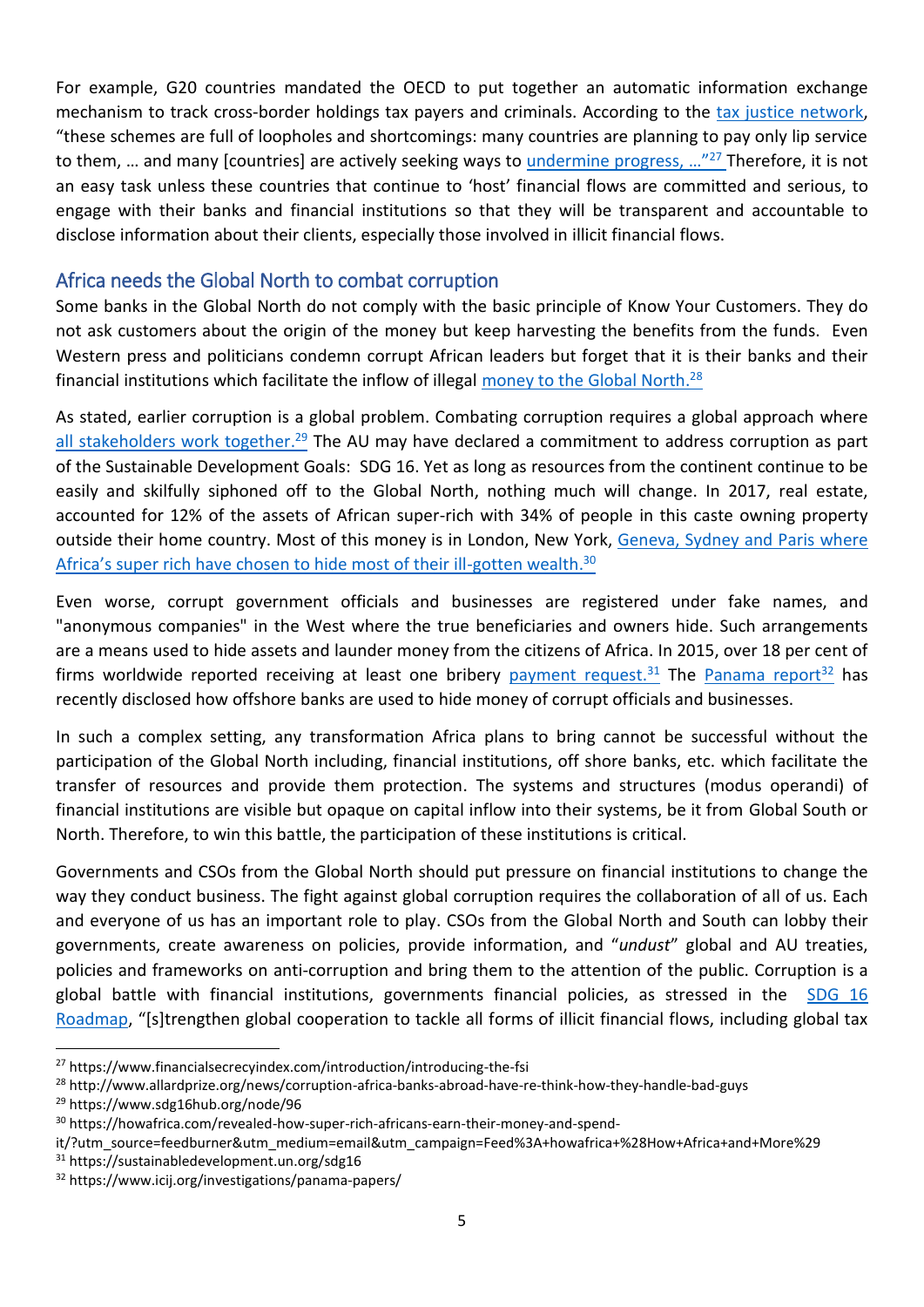avoidance, through the Committee of Experts on International Cooperation in Tax Matters, the UN system, international financial institutions, G77 and China, G20, OECD and other platforms."<sup>33</sup> Therefore, the battle should be fought on different fronts. The AU should play a facilitating, convening role, and provide a platform for all stakeholders including CSOs.

Of course, there are some global, AU and country-level initiatives which we should build upon rather than attempting to reinvent the wheel. In most African countries, governments due to different global and AU requirements have anti-corruption and governance commissions. However, most of these institutions are symbolic rather than functional. They must be reinvigorated. Some leaders have started to break their silence, promote transparency and governments have instructed officials/public servants, tycoons, etc. to disclose the value of their assets. In Kenya for example, government officials were asked to disclose the value of [their assets](http://allafrica.com/stories/201806170001.html)<sup>34</sup>. The same is happening in the global North where some financial institutions and governments have started to cooperate. A case in point is the Swiss government which recently agreed to return US\$ 321 million from the \$4.3bn kept offshore during the late Sani Abacha's five years in power in Nigeria and \$85 million from the Malabu Restrained Funds from United Kingdom. Furthermore, the Swiss and Kenyan governments have signed an agreement ['the Framework for](https://www.voanews.com/a/kenya-signs-deal-to-return-stolen-wealth-from-switzerland/4476607.html) the Return of Assets from [Corruption and Crime in Kenya](https://www.voanews.com/a/kenya-signs-deal-to-return-stolen-wealth-from-switzerland/4476607.html)'<sup>35</sup> which provides a mechanism for Kenya to recover money swindled from state coffers by corrupt individuals and hidden in Switzerland. These positive responses from governments in the Global North are aligned with the SDG 16 Roadmap: "[i]ncrease efforts to combat money laundering and recover stolen assets through relevant international treaties, ...<sup>"36</sup> I hope we will see more of such collaborations in the near future.

As the Global North continues to collaborate with Africa, the culprits are now exploring alternatives. Among these: Asia, and namely China. China has increased its **[investment in Africa.](http://www.ide.go.jp/English/Data/Africa_file/Manualreport/cia_11.html)<sup>37</sup> During the 2018** Forum on China-Africa Cooperation (FOCAC), China's president disclosed that his government will provide [\\$60 billion in financial support](https://www.brookings.edu/blog/africa-in-focus/2018/09/06/figures-of-the-week-chinese-investment-in-africa/) to African nations.<sup>38</sup> China's policy of "non-interference in the sovereign affairs of nations states" will attract corrupt Africans. This way, they could easily divert [funds to their own](https://nationalinterest.org/feature/10-essential-facts-about-chinese-aid-africa-14456?page=0%2C1) accounts [and/or promote their political](https://nationalinterest.org/feature/10-essential-facts-about-chinese-aid-africa-14456?page=0%2C1) agenda,<sup>39</sup> thus increasing corruption and illicit financial flows, all of which would bring about even more disastrous consequences, among which: the sustaining of authoritarian regimes. With this new trend we have to engage with China and other Asian countries to develop policies that will restrict [illegal financial inflow from corrupt officials](https://www.thebigq.org/2018/10/03/do-chinese-aid-projects-in-africa-make-corruption-worse/) in Africa.<sup>40</sup>

#### **Conclusion**

The AU should be saluted for adopting "**Winning the Fight against Corruption: A Sustainable Path to Africa's Transformation"** as its theme for 2018, and for appointing an anti-corruption champion. The idea of appointing a Champion is a novel one. It is a practice which if used properly could help with the theme's implementation and follow up. Nigeria as a Champion has demonstrated its commitment to carry out the agenda, mobilise resources and hosted meetings, workshops, etc. in Nigeria. As we come to the end of the

<sup>1</sup> <sup>33</sup> https://www.sdg16hub.org/system/files/2018-

<sup>07/</sup>The%20Roadmap%20for%20Peaceful%2C%20Just%20and%20Inclusive%20Societies-

<sup>%20</sup>A%20call%20to%20action%20to%20change%20our%20world%20.pdf

<sup>34</sup> https://allafrica.com/stories/201806170001.html

<sup>35</sup> https://www.voanews.com/a/kenya-signs-deal-to-return-stolen-wealth-from-switzerland/4476607.html

 $36$  ibid

<sup>37</sup> http://www.ide.go.jp/English/Data/Africa\_file/Manualreport/cia\_11.html

<sup>38</sup> https://www.brookings.edu/blog/africa-in-focus/2018/09/06/figures-of-the-week-chinese-investment-in-africa/

<sup>39</sup> https://nationalinterest.org/feature/10-essential-facts-about-chinese-aid-africa-14456?page=0%2C1

<sup>40</sup>https://www.thebigq.org/2018/10/03/do-chinese-aid-projects-in-africa-make-corruption-worse/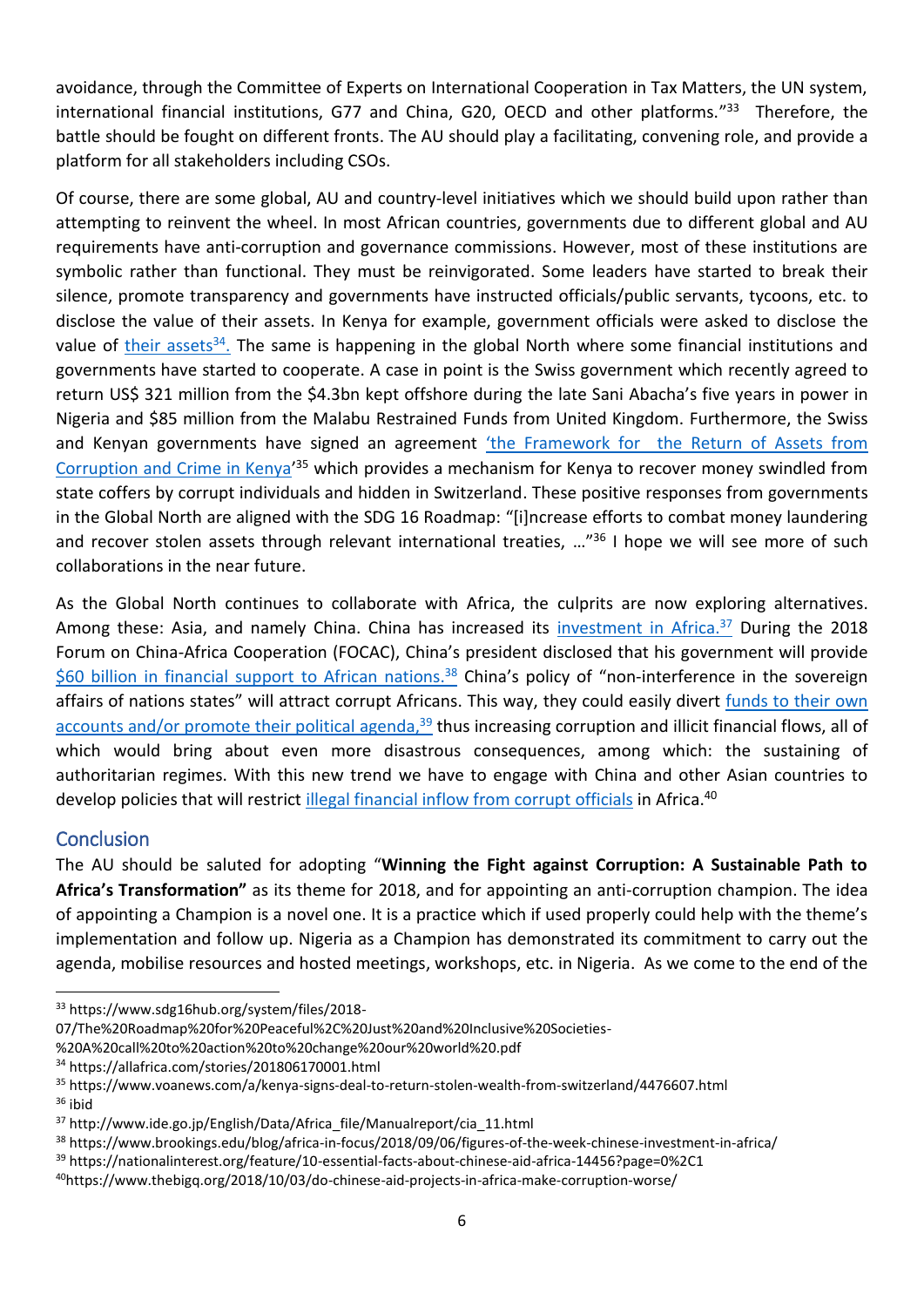year, it is worth taking stock of the progress in the realisation of the theme, and who are the winners and the losers in this fight.

Overall, encouraging signs and achievements are emanating from the AUC, member states and governments of the Global North. For example, anti-corruption Commissions of African governments have shown some progress on tackling corruption. To the extent that they have brought some of their officials to courts, such as, for example, in *Ethiopia*,<sup>41</sup> [Kenya,](https://www.usnews.com/news/world/articles/2018-08-11/kenya-arrests-two-top-officials-for-suspected-corruption-over-new-3-billion-railway)<sup>42</sup> [South Africa,](https://southafricatoday.net/south-africa-news/nine-government-officials-arrested-for-corruption/)<sup>43</sup> and [Nigeria.](https://www.nigerianews.net/two-government-officials-arrested-as-part-of-vietnam-corruption/)<sup>44</sup> AUC should look for 'role model' countries and encourage other member states to take similar steps. On the continental level, African Union Advisory Board on Corruption (AUBC), one of organ of AUC, in collaboration with Departments of Political Affairs of AUC, Gender Directorate of AUC and other partners, conducted capacity building trainings, awareness creation workshops, dialogues and created a platform for [sharing experience](http://www.auanticorruption.org/highlights/view/concept-note-on-the-2018-african-anti-corruption-dialogue) [and to discuss best practices among Anti-Corruption Commissions of member states.](http://www.auanticorruption.org/highlights/view/concept-note-on-the-2018-african-anti-corruption-dialogue)<sup>45</sup> A sub regional workshops for African *[youth](http://www.auanticorruption.org/highlights/view/regional-youth-consultation-for-west-and-central-africa-in-dakar-senegal)<sup>46</sup>* to [leverage their capacity for fighting corruption,](http://www.auanticorruption.org/highlights/view/leveraging-youth-capacities-for-the-fight-against-corruption-in-africa)<sup>47</sup> to garner support from Human Right groups hosted the 2<sup>nd</sup> AUC-NANHRI Policy Forum on the role of African National Human [Rights Institutions](http://www.auanticorruption.org/highlights/view/2nd-auc-nanhri-policy-forum-on-the-state-of-african-national-human-rights) in Preventing and Comparing corruption,<sup>48</sup> how technology can foster transparency in [African Countries,](http://www.auanticorruption.org/resources/view/how-technology-can-foster-transparency-in-african-countries)<sup>49</sup> and the 10<sup>th</sup> AU Gender pre-summit under the theme of 'winning the fight against corruption: [a sustainable path to gender equality and wo](https://au.int/en/speeches/20180117/speech-chairperson-african-union-commission-he-mr-moussa-faki-mahamat-opening)men's empowerment where participants discussed the impact of corruption on women's empowerment. <sup>50</sup> These workshops have contributed in creating awareness about corruption and illicit financial flows, developing an intervention strategy and gathering together a critical mass of stakeholders to fight corruption jointly.

Countries from the Global North and China have also started to work hand in hand on this issue and have facilitated the freezing of assets and returned money held by corrupt officials from Africa. There is a renewed commitment from the [UN Secretary General](https://www.premiumtimesng.com/news/more-news/269569-un-chief-commends-nigerias-anti-corruption-efforts.html); "UN would continue to support Member States every step of the way, from helping to engage and empower citizens in this fight [corruption], to helping build and enhance institutions that could deliver on their promise."<sup>51</sup>

The fight against corruption and illicit financial flows is an ongoing phenomenon. As things stand today, the war cannot be won as corrupt officials are constantly on the lookout for alternative strategies. Therefore, the fight against corruption and illicit financial flows must continue beyond December 2018. AUC, member states, inter-governmental institutions, governments from the Global North, banks and financial institutions, women, youth, and CSOs at large must remain alert. Intergovernmental institutions (AU, UN, EU) have to use their political leverage to liaise with member states, governments and financial institutions to monitor and enforce the implementation of treaties, policies and frameworks. However, the AU, which represents citizens who are victim of corruption and illicit financial outflows, should continue its convening

**.** 

<sup>46</sup> www.auanticorruption.org/highlights/view/regional-youth-consultation-for-west-and-central-africa-in-dakar-senegal

<sup>41</sup> https://www.thereporterethiopia.com/article/attorney-generals-list-detainees-relation-human-rights-abuses

<sup>42</sup> https://www.usnews.com/news/world/articles/2018-08-11/kenya-arrests-two-top-officials-for-suspected-corruption-overnew-3-billion-railway

<sup>43</sup> https://southafricatoday.net/south-africa-news/nine-government-officials-arrested-for-corruption/

<sup>44</sup> https://www.nigerianews.net/two-government-officials-arrested-as-part-of-vietnam-corruption/

<sup>45</sup> www.auanticorruption.org/highlights/view/concept-note-on-the-2018-african-anti-corruption-dialogue

<sup>47</sup> http://www.auanticorruption.org/highlights/view/leveraging-youth-capacities-for-the-fight-against-corruption-in-africa

<sup>48</sup> http://www.auanticorruption.org/highlights/view/2nd-auc-nanhri-policy-forum-on-the-state-of-african-national-human-rights

<sup>49</sup> http://www.auanticorruption.org/resources/view/how-technology-can-foster-transparency-in-african-countries

<sup>50</sup> https://au.int/en/speeches/20180117/speech-chairperson-african-union-commission-he-mr-moussa-faki-mahamat-opening

<sup>51</sup> https://www.premiumtimesng.com/news/more-news/269569-un-chief-commends-nigerias-anti-corruption-efforts.html